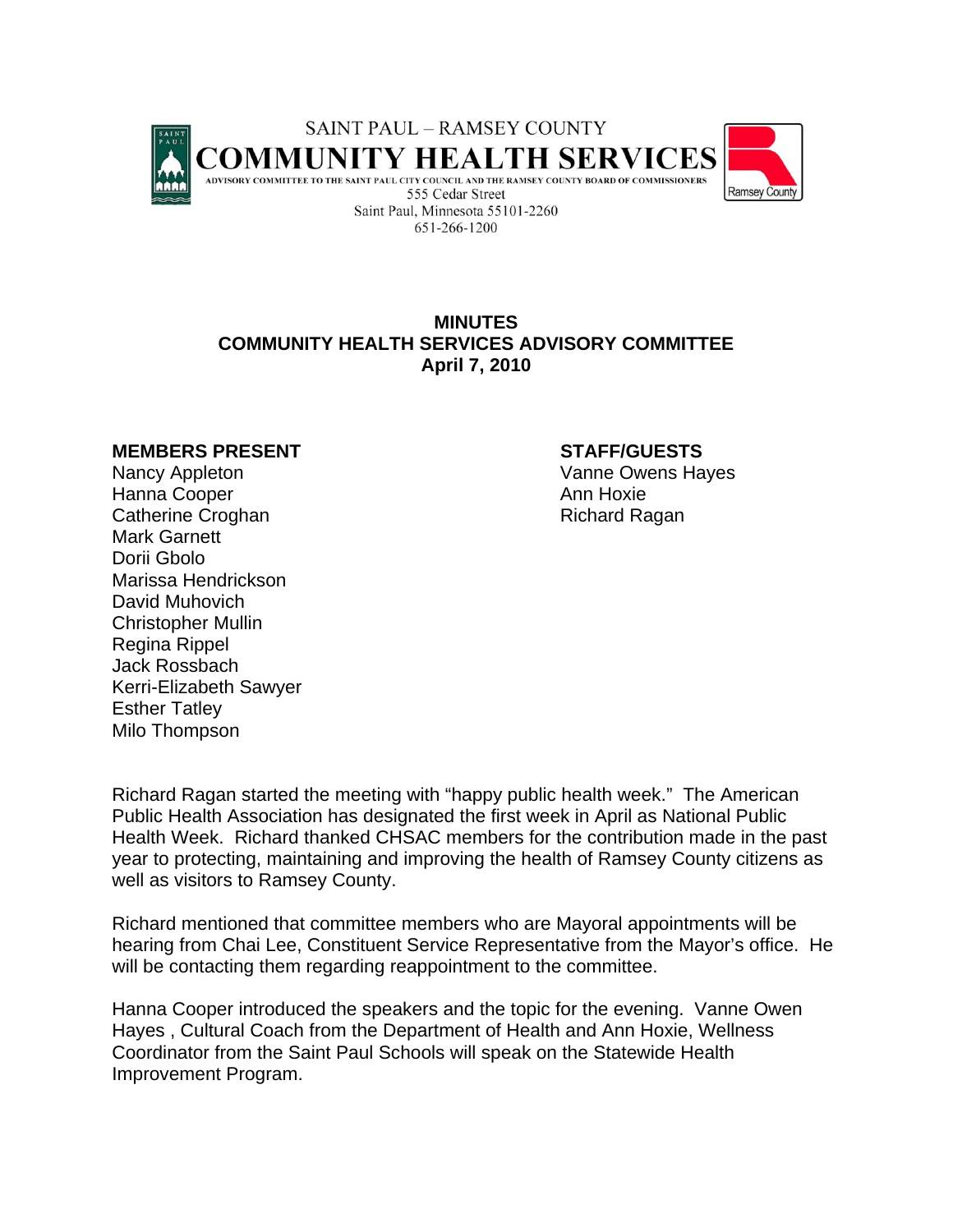### **Statewide Health Improvement Plan (SHIP)**

Vanne spoke about Feel Better Minnesota. Feel Better Minnesota is an engaging musical television show developed in partnership with Twin Cities Public Television's Minnesota channel. This is a DVD that was developed under the old Steps Grant and now continues with SHIP. The kick-off was in October 2009. Vann showed the section of the DVD pertaining to nutrition. The committee broke into 3 discussion groups: water, exercise and nutrition. Here were the suggestions that were made:

Water – add lemon or a slice of cucumber to your water, filter your water in your kitchen, keep filtered water in the refrigerator, contact the city and ask them to install more water fountains for drinking, eliminate bottled water at the CHSAC meetings, make fizzy water (water and fruit juice) for the kids.

Exercise – older folks should increase their flexibility and they will enjoy exercising more, stretching costs nothing, students should walk (further) to schools, in the winter do mall walking, increase access to facilities for winter walking, improve public safety for safer walking during the outside months.

Nutrition – most kids will eat raw vegetables before cooked, seasonal gardens provide nutritious foods at reasonable costs.

Vanne provided committee members with 2 versions of the DVD Feel Better Minnesota to share with family, friends and colleagues. She also directed them via the website www.feelbetterminnesota.org to the many resources that are available.

#### **SHIP implementation in the schools**

Ann Hoxie spoke about how they are implementing the SHIP concepts in the St. Paul public schools. The SHIP grant has allowed for many changes in the wellness initiatives. The theme is "healthy choice is the easy choice" and "exercise your right to feel better." All Saint Paul Public School buildings are participating in a month long educational promotion of Feel Better Minnesota, culminating in a 5K walk/run at Como Park on May 21. On April 27, 500 children will walk from Jackson School to the Capitol to their legislators for passing and funding the SHIP legislation. There are approximately 38,000 children in the St. Paul schools. The health concerns are: 28% obesity among  $4<sup>th</sup>$  graders and an increase in Type II Diabetes.

There are 68 schools and 31 additional sites implementing SHIP concepts. It is hoped that time increased spent in recess will lead to improved test scores. Currently, there is no research that affirms this belief. Kids are in school 6.5 hours a day. There are partnerships forming with Parks and Recreation after-school programs for more activity.

The SHIP Grant enabled the school district hire 1.5 staff in the roles of program administrator and coach to teachers. The goals include: changing schools, improving physical education and increasing smoking cessation. There is a wellness team and a wellness champion at each school. Activities include: active recess, after-school running program, 4<sup>th</sup> grade nutrition, family night with healthy snacks, health and